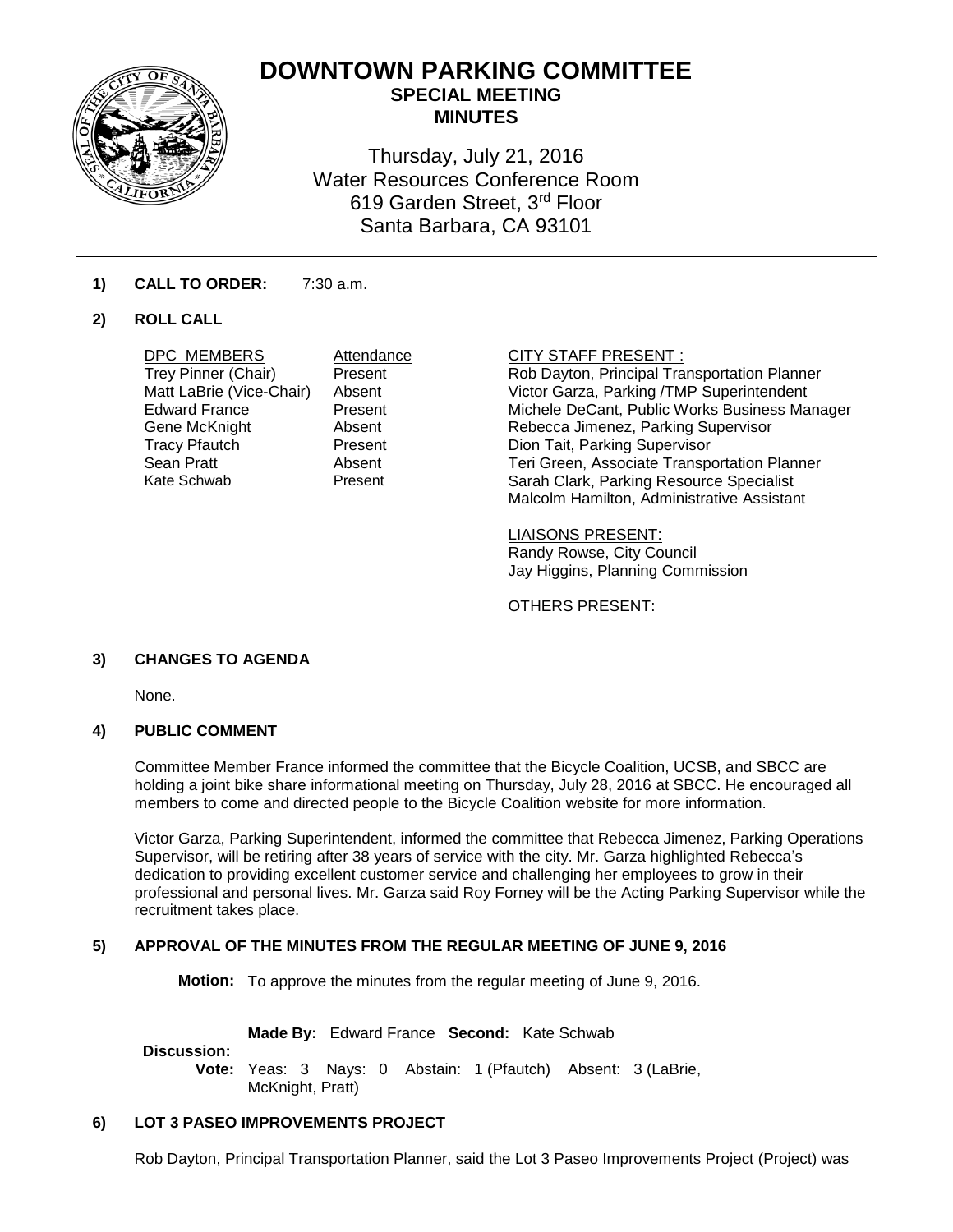#### DOWNTOWN PARKING COMMITTEE MEETING MINUTES JULY 21, 2016 Page - 2 –

identified in the capital improvement planning process as an asset in need of an overhaul. Mr. Dayton said staff would like to give an update on the Project and show early concept designs to the committee. He said paseos are an important link from the parking system to surrounding businesses and State Street. He added that this project may have previously been taken on by the Redevelopment Agency (RDA) but now it has fallen to Downtown Parking to fund and maintain.

Teri Green, City Project Manager, and Kalie Grubb, Arcadia Studio, gave an overview of the project. The city hired Arcadia Studios as the landscape architecture firm to provide design services. The goals for the Project include the enhancement of public safety, cleanliness, appearance, and convenience. Ms. Green said cleaning up the trash storage and management issues are key to achieving the project goals. In addition, Ms. Green said providing clear sight lines through the paseo will enhance appearance and public safety.

Kalie Grubb said some trees will be removed and replaced on a one-to-one or better basis to improve sight lines. She said the paving will be ADA compliant and be a mixture of cherokee flagstone, traditional concrete in a buff tone, and permeable concrete. The trash enclosures will be moved to locations with better air circulation to reduce the odor and clutter in the Paseo. There will be sculptural plantings to highlight some of the existing architectural detail in the Paseo. Teri Green explained that the dimensions of the trash and recyling enclosures are driven by the quantity of waste generated by the users. The city makes users of the enclosures sign an agreement and pay a monthly fee towards the maintenance costs.

Chair Pinner suggested adding trellis structures on top of the trash enclosures that allow users to open and dump trash but not swing the tops over and leave open. In addition to preventing birds from getting in the bins, the trellis structures may be used to mount lighting and security cameras. Mr. Pinner asked what kind of lighting is planned for the Paseo. Kalie Grubb said lighting will be mounted on the new structures and poles in the Paseo. Security cameras will also be installed on the poles.

Committee Member France said a mid-block crossing at the Figueroa Street entrance would benefit nearby businesses and encourage customers to use the Paseo.

Chair Pinner asked if there has been any discussion of using the same brick pavers that are on State Street in the Paseo. From his experience, Mr. Pinner said they are easier to replace compared to other options. Bob Cunningham from Arcadia Studios said there is a permeable concrete paver option available, which he prefers, but it would need to be approved by the Historic Landmarks Commission. Mr. Cunningham said Arcadia Studios was instructed by city staff to use permeable concrete where necessary. Rob Dayton said city staff has found it to be tricky to replace pavers and maintain them.

Committee Member France said the committee should discuss the maintenance and capital costs of the trash enclosures at a future meeting.

Chair Pinner said it will be important for the design of the Paseo to encourage customers to choose that route and not walk through the entrance lane. Victor Garza said staff will be looking to add signage to direct customers through the Paseo.

Committee Member France said hardware for roving art installations would fit well in the arts district and enhance the Paseo.

#### **7) REVIEW OF THE FISCAL YEAR 2016 AND 2017 OPERATING BUDGETS**

Malcolm Hamilton, Administrative Assistant, presented the Downtown Parking Operating Budget for Fiscal Years 2016 and 2017.

Victor Garza said staff moved several annual purchase orders from the capital program into the Operating Budget in Fiscal Year 2017 to better represent the operating costs for the Downtown Parking Program.

Committee Member France said the Facilities Assessment Project will help staff plan capital projects and understand what operating expenses will be incurred to maintain parking assets. Mr. France asked if the additional costs assumed by Downtown Parking for the Downtown-Waterfront Shuttle were previously paid by the Streets Section. Rob Dayton said the costs were previously covered by Measure A funds which now